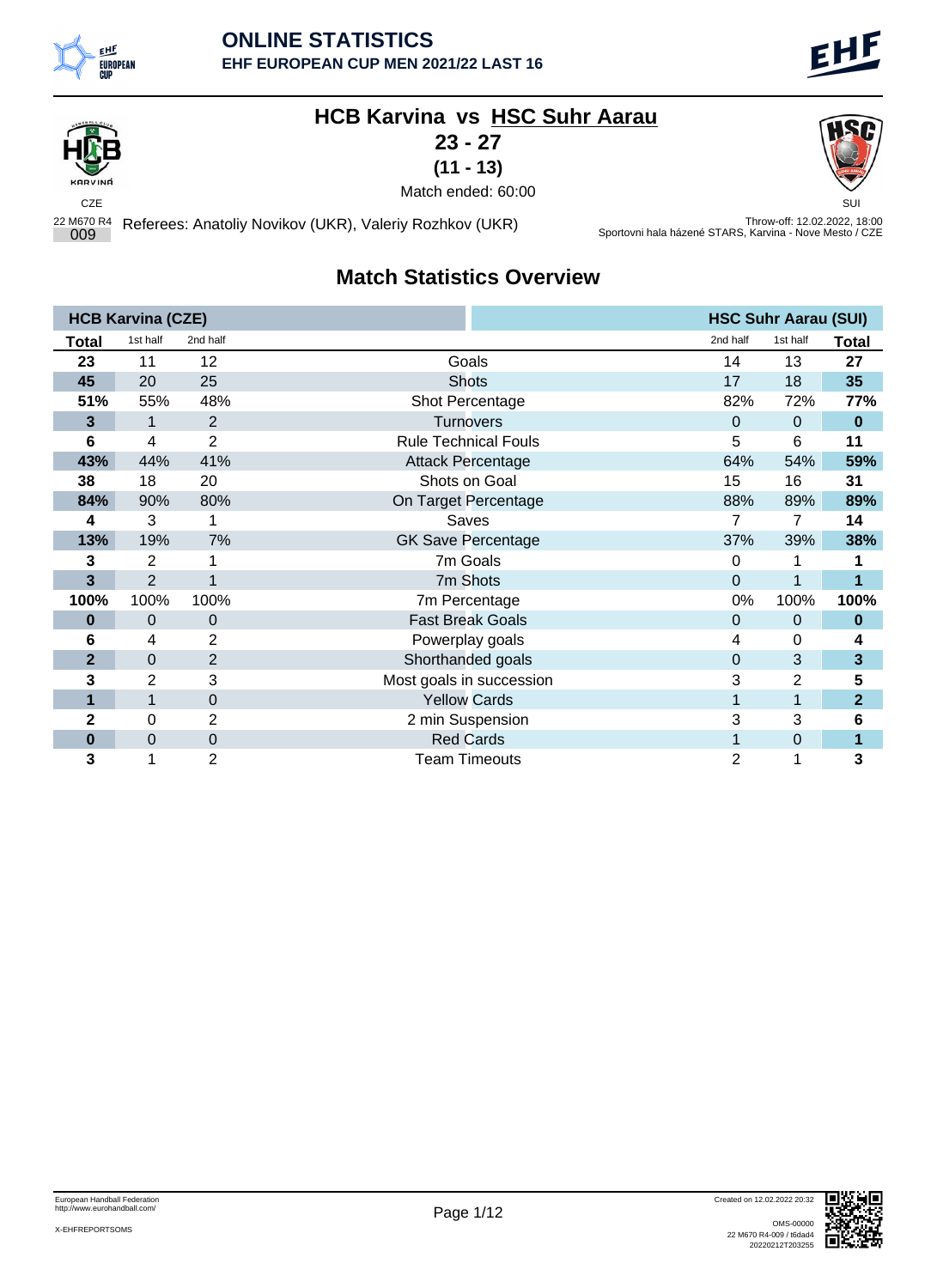



**Match Statistics Shots**

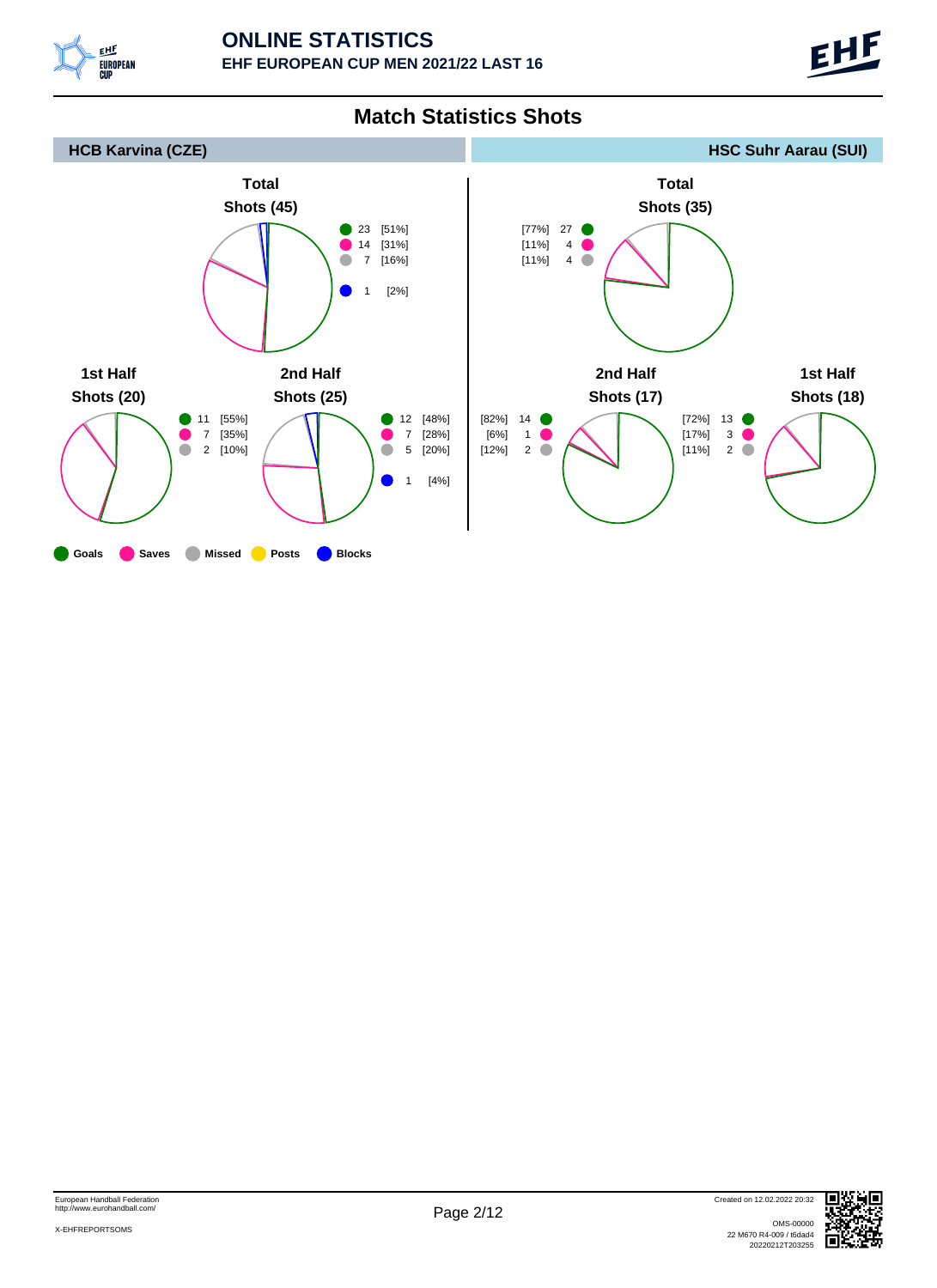

# **Player Statistics: HCB Karvina (CZE)**

| Goalkeeper                  |             | Total |          |    |             |              | All Saves/Shots |             |    |    |
|-----------------------------|-------------|-------|----------|----|-------------|--------------|-----------------|-------------|----|----|
| No. Name                    | Saves Shots |       | %        | GC | 7M          | 6M           | 9M              | Wina        | B1 | FB |
| 1 MOKROS Petr               |             | 5.    | $\Omega$ | 5  |             | $0\%$ (0/2)  | $0\%$ (0/1)     | $0\%$ (0/2) |    |    |
| 16 MARJANOVIC Nemanja (SRB) |             | 26    | 15       | 22 | $0\%$ (0/1) | $0\%$ (0/9)  | 28% (4/14)      | $0\%$ (0/2) |    |    |
| <b>TOTALS</b>               |             | 31    | 13       | 27 | $0\%$ (0/1) | $0\%$ (0/11) | 26% (4/15)      | $0\%$ (0/4) |    |    |

| Player                      |      |                | Total           |              |     |                     |     | All Goals/Shots |      |    |    |                | Additionals |           |              |                | Punishments |
|-----------------------------|------|----------------|-----------------|--------------|-----|---------------------|-----|-----------------|------|----|----|----------------|-------------|-----------|--------------|----------------|-------------|
| No. Name                    | Pos. | Goals          | Shots           | %            | 7M  | 7M%                 | 6M  | 9M              | Wing | BT | FB | Ass.           | ST          | <b>BL</b> | YC           | 2m             | <b>RC</b>   |
| 1 MOKROS Petr               |      | $\mathbf{0}$   | $\mathbf 0$     | $\mathbf 0$  |     |                     |     |                 |      |    |    |                |             |           |              |                |             |
| 15 PATZEL Vojtech           |      | 8              | 14              | 57           | 3/3 | 100% 0/2            |     | 5/9             |      |    |    | 3              |             |           |              |                |             |
| 16 MARJANOVIC Nemanja (SRB) |      | $\mathbf{0}$   | $\mathbf{0}$    | $\mathbf 0$  |     |                     |     |                 |      |    |    |                |             |           |              |                |             |
| 20 MLOTEK Slavomír          |      | 0              | 3               | 0            |     |                     | 0/1 | 0/2             |      |    |    | 1              |             |           |              |                |             |
| 21 FULNEK Patrik            |      | $\overline{2}$ | 2               | 100          |     |                     |     | 2/2             |      |    |    | 1              |             |           |              | $\overline{2}$ |             |
| 23 UŽEK Jan                 |      |                | 3               | 33           |     |                     | 1/3 |                 |      |    |    |                |             |           |              |                |             |
| 24 PELAK Matej              |      | $\mathbf{0}$   | $\mathbf{0}$    | $\mathbf{0}$ |     |                     |     |                 |      |    |    |                |             |           |              |                |             |
| 27 HARABIS Denis            |      | 0              | $\mathbf 0$     | 0            |     |                     |     |                 |      |    |    |                |             |           |              |                |             |
| 30 SOLÁK Dominik            |      | $\overline{7}$ | 13              | 54           |     |                     | 2/3 | 5/10            |      |    |    | $\mathbf{1}$   |             |           | $\mathbf{1}$ |                |             |
| 31 SKALICKÝ Ondrej          |      |                | 3               | 33           |     |                     | 0/1 |                 | 1/2  |    |    |                |             |           |              |                |             |
| 33 SIROKY Petr              |      | $\mathbf 0$    | $\mathbf 0$     | $\mathbf 0$  |     |                     |     |                 |      |    |    |                |             |           |              |                |             |
| 38 NANTL Matej              |      | $\mathbf 0$    | $\mathbf 0$     | $\mathbf 0$  |     |                     |     |                 |      |    |    |                |             |           |              |                |             |
| 44 SOBOL Jan                |      | $\overline{2}$ | $5\overline{)}$ | 40           |     |                     |     |                 | 2/5  |    |    |                |             |           |              |                |             |
| 88 UZEK Jiri                |      | 0              | $\mathbf 0$     | $\mathbf 0$  |     |                     |     |                 |      |    |    |                |             |           |              |                |             |
| 96 FRANC Václav             |      | 2              | 2               | 100          |     |                     | 2/2 |                 |      |    |    | $\mathbf{1}$   |             |           |              |                |             |
| <b>Player TOTALS</b>        |      | 23             | 45              | 51           | 3/3 | 100% 5/12 12/23 3/7 |     |                 |      |    |    | $\overline{7}$ |             |           | $\mathbf{1}$ | $\overline{2}$ |             |

| Officials            |    |    | Punishments |
|----------------------|----|----|-------------|
| No. Name             | YC | 2m | <b>RC</b>   |
| A TABARA Jiri        |    |    |             |
| <b>B GODÁL Radek</b> |    |    |             |
| C BRUNA Michal       |    |    |             |
| D JAROS Daniel       |    |    |             |
| <b>TEAM</b>          |    |    |             |
| <b>TOTALS</b>        |    | 2  |             |

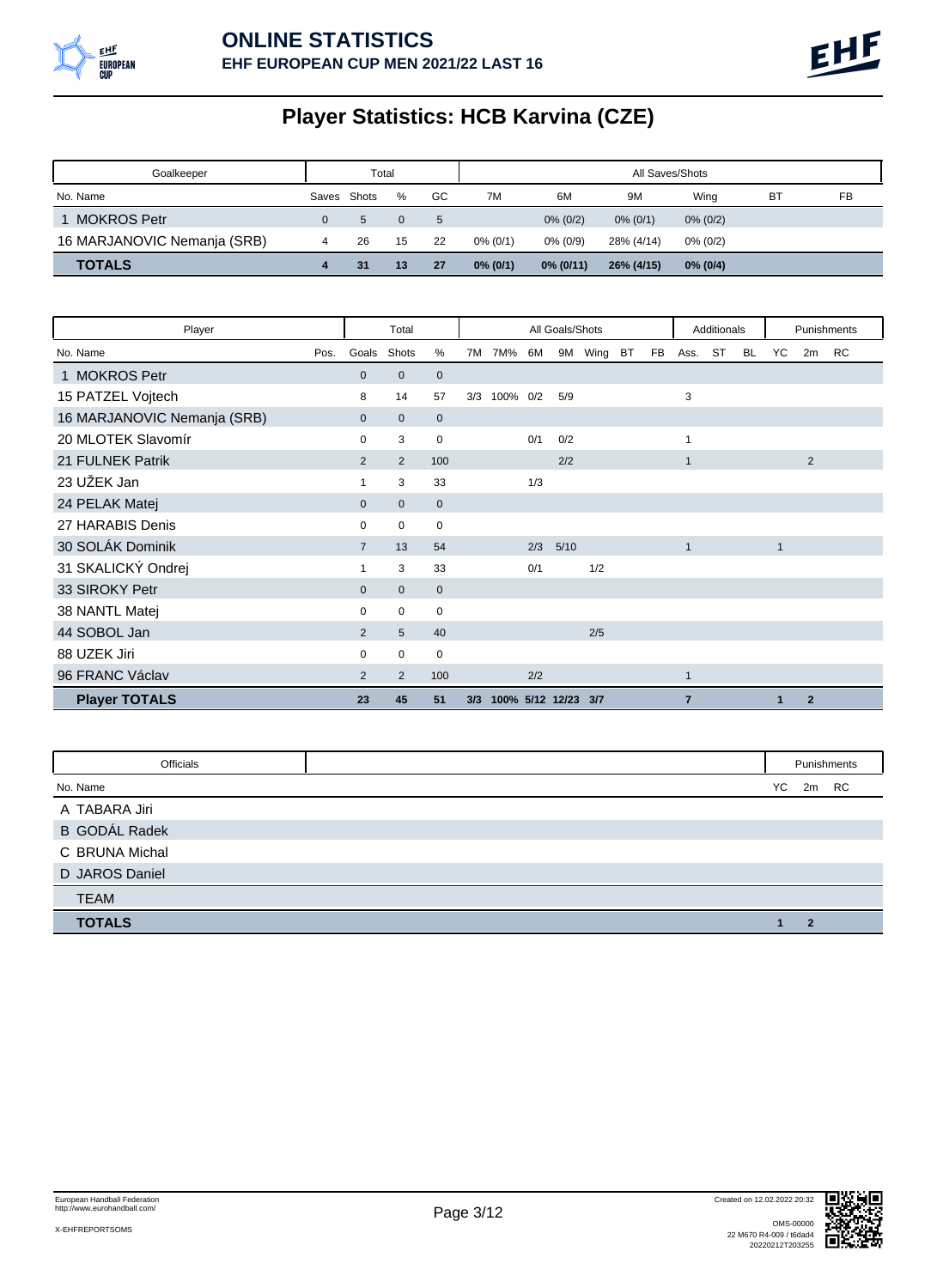

# **Player Statistics: HSC Suhr Aarau (SUI)**

| Goalkeeper           | Total       |    |          |    |             | All Saves/Shots |             |              |    |    |  |  |
|----------------------|-------------|----|----------|----|-------------|-----------------|-------------|--------------|----|----|--|--|
| No. Name             | Saves Shots |    | %        | GC | 7M          | 6M              | 9M          | Wina         | ВT | FB |  |  |
| 16 GRAZIOLI Leonard  | 14          | 33 | 42       | 19 | $0\%$ (0/2) | 50% (4/8)       | 41% (7/17)  | $50\%$ (3/6) |    |    |  |  |
| 38 SCHEIDIGER Jannis |             | 4  | $\Omega$ | 4  | $0\%$ (0/1) | $0\%$ (0/1)     | $0\%$ (0/2) |              |    |    |  |  |
| <b>TOTALS</b>        | 14          | 37 | 38       | 23 | $0\%$ (0/3) | 44% (4/9)       | 36% (7/19)  | 50% (3/6)    |    |    |  |  |

| Player                    |                | Total          |             |     |                      |     | All Goals/Shots |      |    |           |      | Additionals |              |                |              | Punishments |
|---------------------------|----------------|----------------|-------------|-----|----------------------|-----|-----------------|------|----|-----------|------|-------------|--------------|----------------|--------------|-------------|
| No. Name<br>Pos.          | Goals          | Shots          | %           | 7M  | 7M%                  | 6M  | 9M              | Wing | BT | <b>FB</b> | Ass. | <b>ST</b>   | <b>BL</b>    | YC             | 2m           | <b>RC</b>   |
| 3 SARLOS Nikos            | $\mathbf 0$    | $\mathbf{0}$   | $\mathbf 0$ |     |                      |     |                 |      |    |           |      |             |              |                |              |             |
| 4 FALUVÉGI Rudolf (HUN)   | 0              | $\mathbf 0$    | $\mathbf 0$ |     |                      |     |                 |      |    |           | 1    |             |              |                | 3            |             |
| 5 REICHMUTH Timothy       |                | $\overline{2}$ | 50          |     |                      | 1/1 |                 | 0/1  |    |           |      |             |              |                | $\mathbf{1}$ |             |
| 7 HOFER Lars              | 3              | 3              | 100         |     |                      |     |                 | 3/3  |    |           |      |             |              |                | 1            |             |
| 8 ZEHNDER Manuel          | 10             | 15             | 67          | 1/1 | 100%                 | 1/1 | 8/13            |      |    |           | 3    |             |              |                |              |             |
| 11 ATTENHOFER Gian        | 2              | 2              | 100         |     |                      |     | 1/1             | 1/1  |    |           |      |             |              |                |              |             |
| 16 GRAZIOLI Leonard       | $\overline{2}$ | $\overline{2}$ | 100         |     |                      |     | 2/2             |      |    |           | 1    |             |              |                |              |             |
| 18 PARKHOMENKO Daniel     | 0              | $\mathbf 0$    | 0           |     |                      |     |                 |      |    |           |      |             |              |                |              |             |
| 19 PEJKOVIC Leonard (SLO) | $\mathbf{0}$   | $\mathbf{0}$   | $\mathbf 0$ |     |                      |     |                 |      |    |           |      |             |              |                |              |             |
| 20 LAUBE Lukas            | 0              | $\mathbf 0$    | $\mathbf 0$ |     |                      |     |                 |      |    |           |      |             |              |                |              |             |
| 22 MUGGLI Sergio          | 3              | 3              | 100         |     |                      | 3/3 |                 |      |    |           |      |             |              |                |              |             |
| 38 SCHEIDIGER Jannis      | 0              | $\mathbf 0$    | $\mathbf 0$ |     |                      |     |                 |      |    |           |      |             |              |                |              |             |
| 47 STREBEL Patrick        | $\mathbf{0}$   | $\mathbf{1}$   | $\mathbf 0$ |     |                      |     | 0/1             |      |    |           |      |             | $\mathbf{1}$ | $\mathbf{1}$   |              |             |
| 49 SLANINKA Martin (SVK)  | 6              | $\overline{7}$ | 86          |     |                      | 6/7 |                 |      |    |           |      |             |              |                | 1            |             |
| <b>UNASSIGNED</b>         | $\mathbf{0}$   | $\mathbf{0}$   | $\mathbf 0$ |     |                      |     |                 |      |    |           |      |             |              | 1              |              |             |
| <b>Player TOTALS</b>      | 27             | 35             | 77          | 1/1 | 100% 11/12 11/17 4/5 |     |                 |      |    |           | 5    |             | 1            | $\overline{2}$ | 6            |             |

| Officials                  |                |    | Punishments |
|----------------------------|----------------|----|-------------|
| No. Name                   | YC             | 2m | RC          |
| A REICHMUTH Tom            |                |    |             |
| <b>B STEVIC Aleksandar</b> |                |    |             |
| C CUCKOVIC Miloš           |                |    |             |
| D SCHMID Marino            |                |    |             |
| <b>TEAM</b>                |                |    |             |
| <b>TOTALS</b>              | $\overline{2}$ | 6  |             |

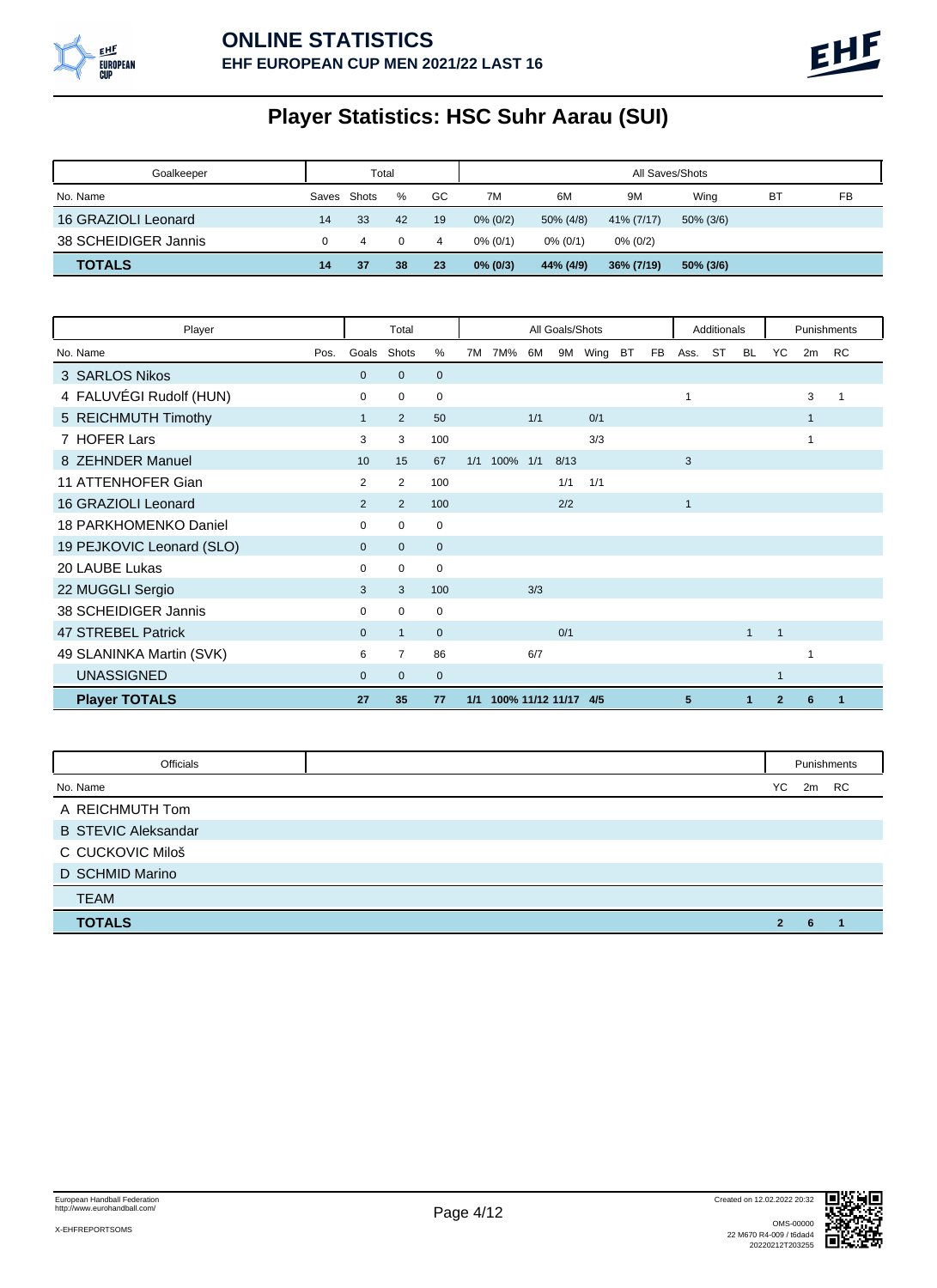

# **Play-by-play 1st half**

|       | <b>HCB Karvina (CZE)</b>          |                |          |     | <b>HSC Suhr Aarau (SUI)</b>         |       |  |
|-------|-----------------------------------|----------------|----------|-----|-------------------------------------|-------|--|
|       |                                   |                |          |     | Missed shot Zehnder, Manuel (8)     | 01:21 |  |
| 01:31 | Shot Solák, Dominik (30) saved    | 63)            |          |     |                                     |       |  |
| 02:19 | Yellow card Solák, Dominik (30)   | П              |          |     |                                     |       |  |
|       |                                   |                | $0 - 1$  | 67) | 7m Goal Zehnder, Manuel (8)         | 02:19 |  |
| 03:47 | Goal Skalický, Ondrej (31)        | 63)            | $1 - 1$  |     |                                     |       |  |
|       |                                   |                |          |     | Shot Zehnder, Manuel (8) saved      | 04:19 |  |
|       |                                   |                | $1 - 2$  |     | Goal Zehnder, Manuel (8)            | 04:42 |  |
| 05:23 | Shot Patzel, Vojtech (15) saved   | $(\div)$       |          |     |                                     |       |  |
|       |                                   |                |          | TF  | Technical fault Muggli, Sergio (22) | 05:31 |  |
| 05:38 | Missed shot Skalický, Ondrej (31) |                |          |     |                                     |       |  |
|       |                                   |                |          |     | Shot Strebel, Patrick (47) saved    | 06:24 |  |
| 06:34 | Goal Patzel, Vojtech (15)         | $\circledcirc$ | $2 - 2$  |     |                                     |       |  |
|       |                                   |                |          |     | Missed shot Zehnder, Manuel (8)     | 07:12 |  |
|       |                                   |                |          |     | Yellow card Strebel, Patrick (47)   | 08:34 |  |
|       |                                   |                |          | 2'  | 2 minutes suspension Slaninka (49)  | 08:55 |  |
| 08:55 | 7m Goal Patzel, Vojtech (15)      | $\odot$        | $3 - 2$  |     |                                     |       |  |
|       |                                   |                | $3 - 3$  | 68) | Goal Zehnder, Manuel (8)            | 10:10 |  |
|       |                                   |                |          | TF  | Technical fault Zehnder, Manuel (8) | 11:22 |  |
| 11:33 | Shot Mlotek, Slavomír (20) saved  |                |          |     |                                     |       |  |
|       |                                   |                | $3 - 4$  |     | Goal Zehnder, Manuel (8)            | 12:14 |  |
| 13:07 | Goal Solák, Dominik (30)          | 68)            | $4 - 4$  |     |                                     |       |  |
|       |                                   |                |          | TF  | Technical fault Zehnder, Manuel (8) | 13:40 |  |
| 14:01 | <b>Team Timeout</b>               | <b>TTO</b>     |          |     |                                     |       |  |
| 14:21 | Goal Patzel, Vojtech (15)         | ⊛              | $5 - 4$  |     |                                     |       |  |
|       |                                   |                | $5 - 5$  | 68) | Goal Attenhofer, Gian (11)          | 14:32 |  |
|       |                                   |                |          | 2'  | 2 minutes suspension Reichmuth (5)  | 15:14 |  |
| 15:26 | Goal Užek, Jan (23)               | 68)            | $6 - 5$  |     |                                     |       |  |
|       |                                   |                | $6 - 6$  |     | Goal Zehnder, Manuel (8)            | 16:07 |  |
| 16:20 | Shot Sobol, Jan (44) saved        | $(\div)$       |          |     |                                     |       |  |
| 16:28 | Technical fault Užek, Jan (23)    | TF             |          |     |                                     |       |  |
|       |                                   |                | $6 - 7$  |     | Goal Zehnder, Manuel (8)            | 17:24 |  |
| 18:09 | Goal Patzel, Vojtech (15)         | $\circledcirc$ | $7 - 7$  |     |                                     |       |  |
|       |                                   |                | $7 - 8$  | 68) | Goal Slaninka, Martin (49)          | 18:39 |  |
| 19:10 | Shot Sobol, Jan (44) saved        | $\odot$        |          |     |                                     |       |  |
|       |                                   |                |          |     | Shot Zehnder, Manuel (8) saved      | 19:55 |  |
| 20:10 | Goal Sobol, Jan (44)              | $\circledcirc$ | $8 - 8$  |     |                                     |       |  |
|       |                                   |                | $8 - 9$  |     | Goal Slaninka, Martin (49)          | 21:23 |  |
| 21:54 | Missed shot Mlotek, Slavomír (20) | $\odot$        |          |     |                                     |       |  |
|       |                                   |                | $8 - 10$ |     | Goal Grazioli, Leonard (16)         | 22:03 |  |
| 22:27 | Shot Užek, Jan (23) saved         |                |          |     |                                     |       |  |
| 23:05 | Goal Franc, Václav (96)           | ⊛              | $9 - 10$ |     |                                     |       |  |
|       |                                   |                |          | TF  | Technical fault Zehnder, Manuel (8) | 23:49 |  |
| 24:25 | Shot Patzel, Vojtech (15) saved   | 63)            |          |     |                                     |       |  |
|       |                                   |                |          | TF  | Technical fault Muggli, Sergio (22) | 25:07 |  |
|       |                                   |                |          | י2  | 2 minutes suspension Faluvégi (4)   | 25:21 |  |

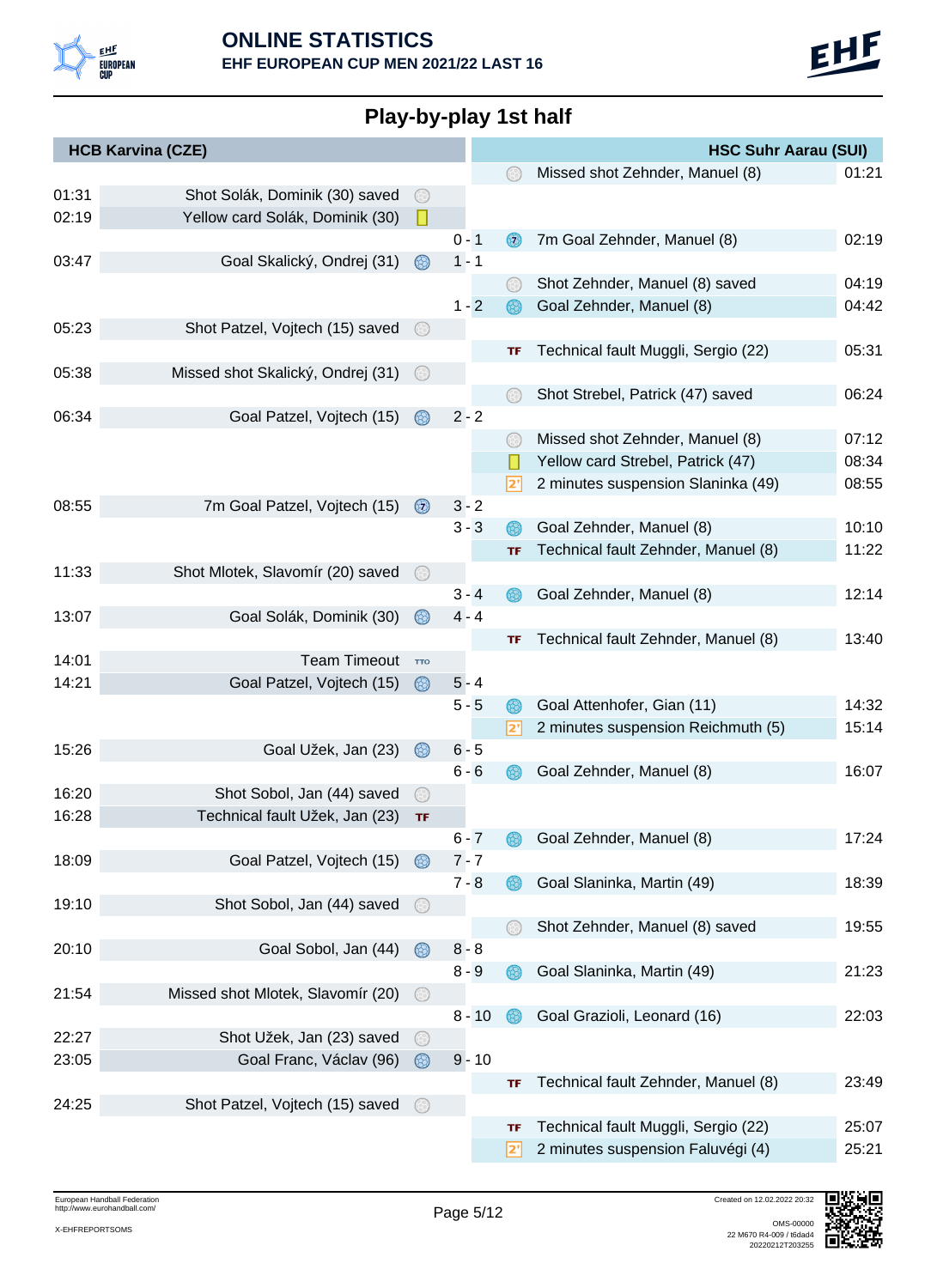

#### **ONLINE STATISTICS EHF EUROPEAN CUP MEN 2021/22 LAST 16**

|       | Play-by-play 1st half                   |                |           |            |                                       |       |  |  |  |  |  |  |  |
|-------|-----------------------------------------|----------------|-----------|------------|---------------------------------------|-------|--|--|--|--|--|--|--|
|       | <b>HCB Karvina (CZE)</b>                |                |           |            | <b>HSC Suhr Aarau (SUI)</b>           |       |  |  |  |  |  |  |  |
| 25:21 | 7m Goal Patzel, Vojtech (15)            | (57)           | $10 - 10$ |            |                                       |       |  |  |  |  |  |  |  |
|       |                                         |                | $10 - 11$ |            | Goal Slaninka, Martin (49)            | 26:05 |  |  |  |  |  |  |  |
| 26:47 | Goal Sobol, Jan (44)                    | $\circledcirc$ | $11 - 11$ |            |                                       |       |  |  |  |  |  |  |  |
|       |                                         |                | $11 - 12$ |            | Goal Muggli, Sergio (22)              | 27:22 |  |  |  |  |  |  |  |
| 28:03 | Technical fault Patzel, Vojtech (15) TF |                |           |            |                                       |       |  |  |  |  |  |  |  |
|       |                                         |                | $11 - 13$ | 68.        | Goal Attenhofer, Gian (11)            | 28:07 |  |  |  |  |  |  |  |
| 28:48 | Technical fault Solák, Dominik (30) TF  |                |           |            |                                       |       |  |  |  |  |  |  |  |
|       |                                         |                |           | TF         | Technical fault Attenhofer, Gian (11) | 28:53 |  |  |  |  |  |  |  |
| 29:15 | Technical fault Mlotek (20)             | TF             |           |            |                                       |       |  |  |  |  |  |  |  |
|       |                                         |                |           | <b>TTO</b> | Team Timeout                          | 29:41 |  |  |  |  |  |  |  |

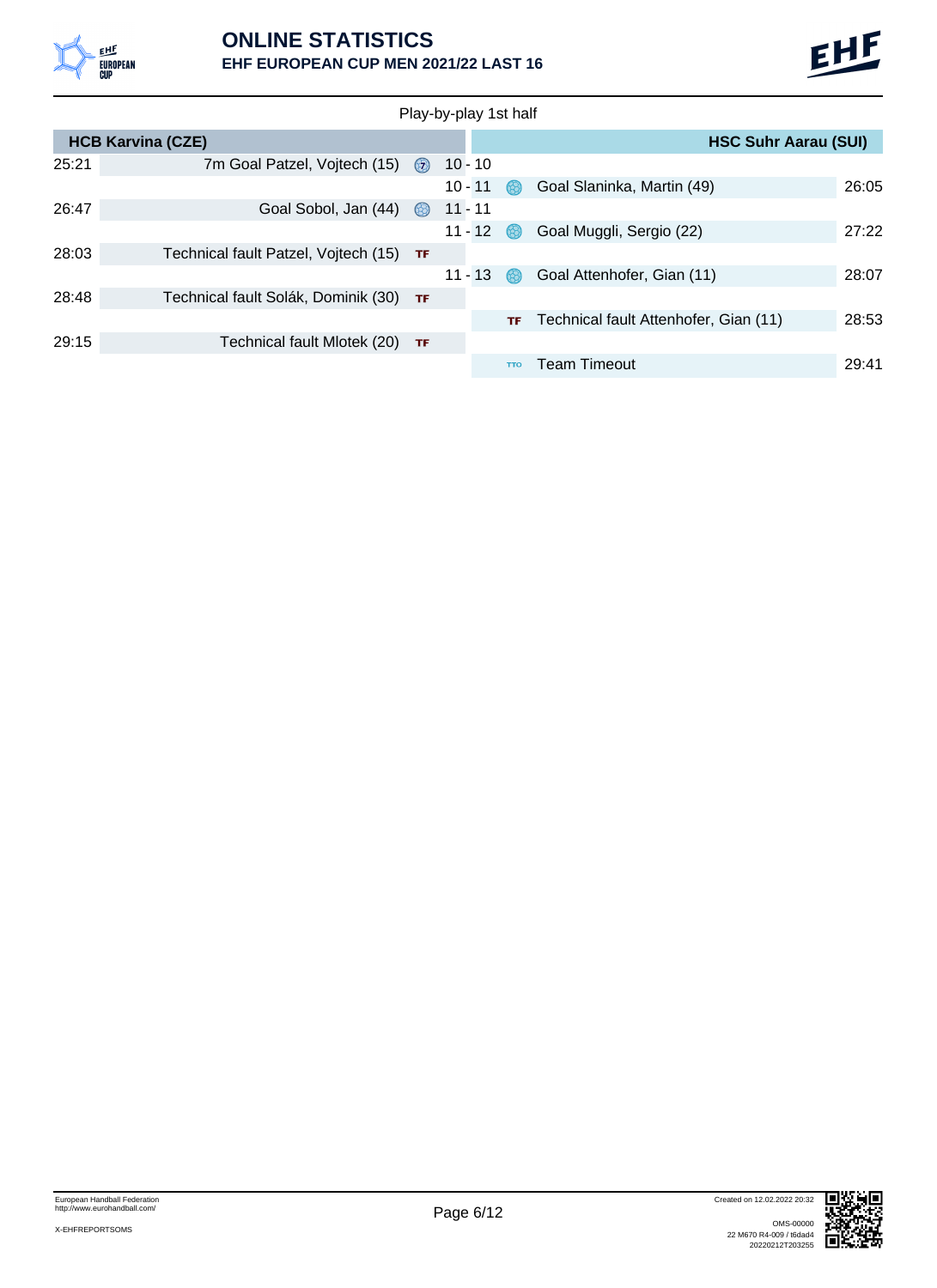

| Play-by-play 2nd half |  |
|-----------------------|--|
|-----------------------|--|

|       | <b>HCB Karvina (CZE)</b>                                      |                     |           |            | <b>HSC Suhr Aarau (SUI)</b>           |       |
|-------|---------------------------------------------------------------|---------------------|-----------|------------|---------------------------------------|-------|
| 30:44 | Shot Solák, Dominik (30) saved                                | $\odot$             |           |            |                                       |       |
|       |                                                               |                     | $11 - 14$ |            | Goal Slaninka, Martin (49)            | 31:40 |
| 31:55 | Shot Solák, Dominik (30) saved                                | (3)                 |           |            |                                       |       |
| 33:40 | Shot Užek, Jan (23) saved                                     | $(\leftrightarrow)$ |           |            |                                       |       |
|       |                                                               |                     |           | TF         | Technical fault Attenhofer, Gian (11) | 33:54 |
| 34:08 | Shot Patzel, Vojtech (15) saved                               |                     |           |            |                                       |       |
|       |                                                               |                     |           |            | Missed shot Slaninka, Martin (49)     | 34:15 |
| 34:24 | <b>Team Timeout</b>                                           | <b>TTO</b>          |           |            |                                       |       |
| 34:35 | Technical fault Patzel, Vojtech (15)                          | TF                  |           |            |                                       |       |
|       |                                                               |                     | $11 - 15$ |            | Goal Zehnder, Manuel (8)              | 34:41 |
| 34:41 | 2 minutes suspension Fulnek (21)                              | 2"                  |           |            |                                       |       |
| 35:14 | Missed shot Patzel, Vojtech (15)                              | $\circledcirc$      |           |            |                                       |       |
|       |                                                               |                     | $11 - 16$ |            | Goal Grazioli, Leonard (16)           | 35:20 |
| 35:54 | Goal Solák, Dominik (30)                                      | 63)                 | $12 - 16$ |            |                                       |       |
|       |                                                               |                     |           | TF         | Technical fault Parkhomenko (18)      | 36:20 |
| 38:01 | Goal Solák, Dominik (30)                                      | 68)                 | $13 - 16$ |            |                                       |       |
|       |                                                               |                     | $13 - 17$ | 63.        | Goal Hofer, Lars (7)                  | 38:25 |
| 39:14 | Goal Fulnek, Patrik (21)                                      | 68)                 | $14 - 17$ |            |                                       |       |
| 39:23 | 2 minutes suspension Fulnek (21)                              | 2'                  |           |            |                                       |       |
|       |                                                               |                     |           | <b>TTO</b> | <b>Team Timeout</b>                   | 39:45 |
|       |                                                               |                     | $14 - 18$ | 68.        | Goal Muggli, Sergio (22)              | 39:53 |
| 40:35 | Goal Solák, Dominik (30)                                      | 68)                 | $15 - 18$ |            |                                       |       |
|       |                                                               |                     | $15 - 19$ | 68.        | Goal Hofer, Lars (7)                  | 40:55 |
| 41:33 | Missed shot Mlotek, Slavomír (20)                             |                     |           |            |                                       |       |
|       |                                                               |                     | $15 - 20$ |            | Goal Hofer, Lars (7)                  | 42:18 |
|       |                                                               |                     |           | 2'         | 2 minutes suspension Hofer, Lars (7)  | 42:30 |
| 42:48 | Shot Solák, Dominik (30) saved                                |                     |           |            |                                       |       |
| 43:37 |                                                               |                     |           | TF         | Technical fault Zehnder, Manuel (8)   | 43:33 |
| 44:11 | Goal Fulnek, Patrik (21)<br>Missed shot Skalický, Ondrej (31) | $\circledcirc$      | $16 - 20$ |            |                                       |       |
|       |                                                               | 63                  |           |            | Yellow card UNASSIGNED, ()            | 44:18 |
|       |                                                               |                     | $16 - 21$ | 68         | Goal Reichmuth, Timothy (5)           | 45:05 |
| 45:13 | Goal Solák, Dominik (30)                                      | ⊛                   | $17 - 21$ |            |                                       |       |
|       |                                                               |                     | $17 - 22$ | 68         | Goal Zehnder, Manuel (8)              | 45:45 |
| 45:55 | Goal Solák, Dominik (30)                                      | $\circledcirc$      | $18 - 22$ |            |                                       |       |
|       |                                                               |                     | $18 - 23$ | 68         | Goal Slaninka, Martin (49)            | 46:23 |
|       |                                                               |                     |           | 2'         | 2 minutes suspension Faluvégi (4)     | 46:57 |
| 47:16 | Technical fault Fulnek, Patrik (21)                           | TF                  |           |            |                                       |       |
| 48:27 | Goal Franc, Václav (96)                                       | $\circledcirc$      | $19 - 23$ |            |                                       |       |
|       |                                                               |                     | $19 - 24$ |            | Goal Slaninka, Martin (49)            | 49:18 |
| 50:07 | 7m Goal Patzel, Vojtech (15)                                  | $\circled{z}$       | $20 - 24$ |            |                                       |       |
|       |                                                               |                     | $20 - 25$ | 68.        | Goal Zehnder, Manuel (8)              | 51:39 |
| 52:45 | Goal Patzel, Vojtech (15)                                     | $\circledcirc$      | $21 - 25$ |            |                                       |       |
|       |                                                               |                     |           | TF         | Technical fault Reichmuth (5)         | 53:15 |
| 53:23 | Shot Sobol, Jan (44) saved                                    |                     |           |            |                                       |       |
|       |                                                               |                     |           |            |                                       |       |

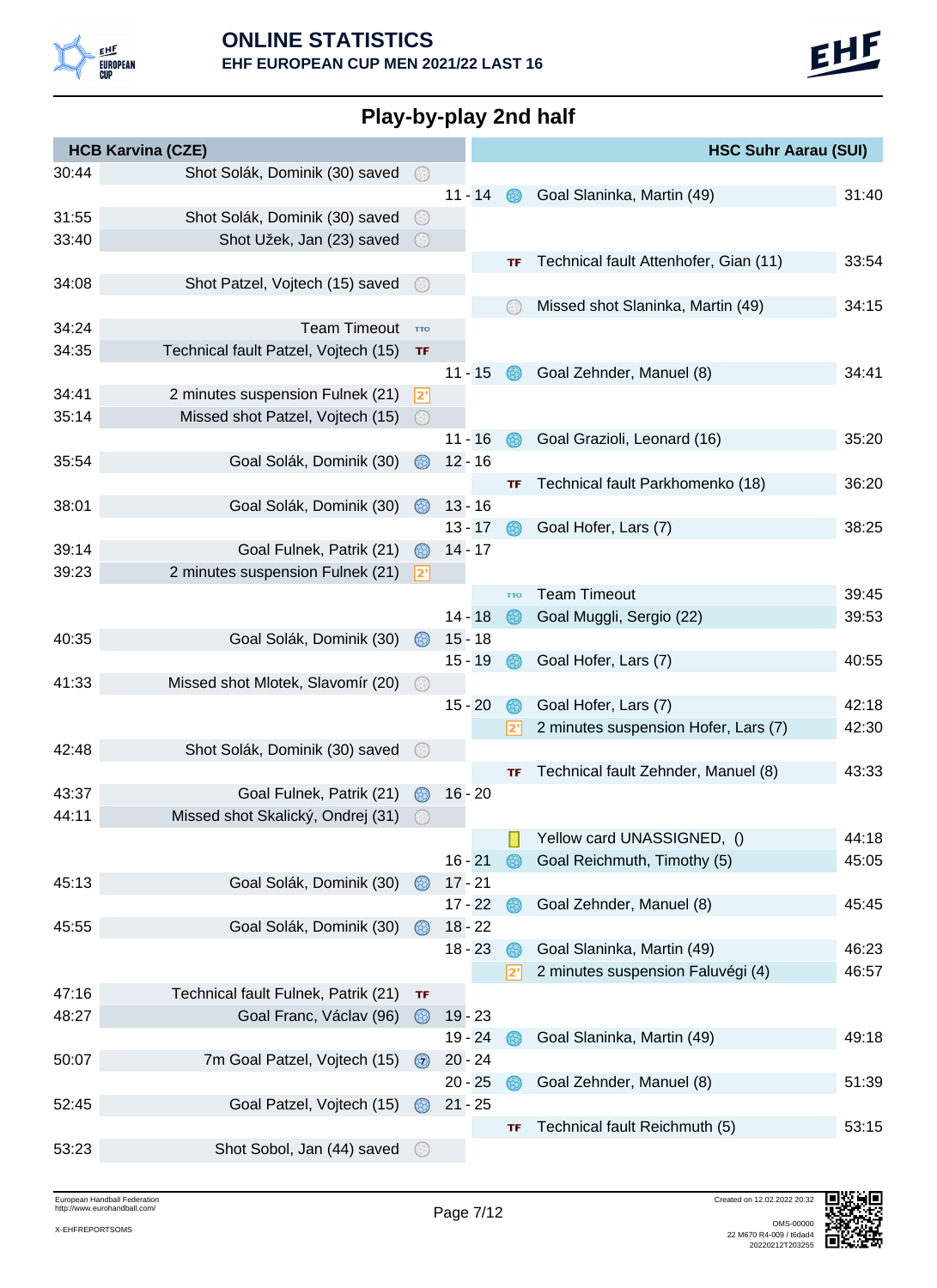



| Play-by-play 2nd half |                                 |                     |  |           |                     |                                       |       |  |  |  |  |
|-----------------------|---------------------------------|---------------------|--|-----------|---------------------|---------------------------------------|-------|--|--|--|--|
|                       | <b>HCB Karvina (CZE)</b>        |                     |  |           |                     | <b>HSC Suhr Aarau (SUI)</b>           |       |  |  |  |  |
|                       |                                 |                     |  |           | TF                  | Technical fault Muggli, Sergio (22)   | 53:32 |  |  |  |  |
| 54:15                 | Goal Solák, Dominik (30)        |                     |  | $22 - 25$ |                     |                                       |       |  |  |  |  |
|                       |                                 |                     |  |           | 63                  | Missed shot Reichmuth, Timothy (5)    | 55:11 |  |  |  |  |
| 55:22                 | Goal Patzel, Vojtech (15)       | $\circledcirc$      |  | $23 - 25$ |                     |                                       |       |  |  |  |  |
|                       |                                 |                     |  | $23 - 26$ |                     | Goal Muggli, Sergio (22)              | 55:49 |  |  |  |  |
| 56:48                 | Shot Patzel, Vojtech (15) saved | $(\div)$            |  |           |                     |                                       |       |  |  |  |  |
|                       |                                 |                     |  | $23 - 27$ | 68.                 | Goal Zehnder, Manuel (8)              | 57:47 |  |  |  |  |
| 58:35                 | <b>Team Timeout</b>             | <b>TTO</b>          |  |           |                     |                                       |       |  |  |  |  |
| 58:43                 | Missed shot Solák, Dominik (30) | $(\leftrightarrow)$ |  |           |                     |                                       |       |  |  |  |  |
|                       |                                 |                     |  |           | <b>TTO</b>          | <b>Team Timeout</b>                   | 59:07 |  |  |  |  |
|                       |                                 |                     |  |           | $(\leftrightarrow)$ | Shot Zehnder, Manuel (8) saved        | 59:31 |  |  |  |  |
|                       |                                 |                     |  |           | י2'                 | 2 minutes suspension Faluvégi (4)     | 59:58 |  |  |  |  |
|                       |                                 |                     |  |           |                     | Disqualification Faluvégi, Rudolf (4) | 59:58 |  |  |  |  |
| 60:00                 | Missed shot Solák, Dominik (30) | $(\leftrightarrow)$ |  |           |                     |                                       |       |  |  |  |  |

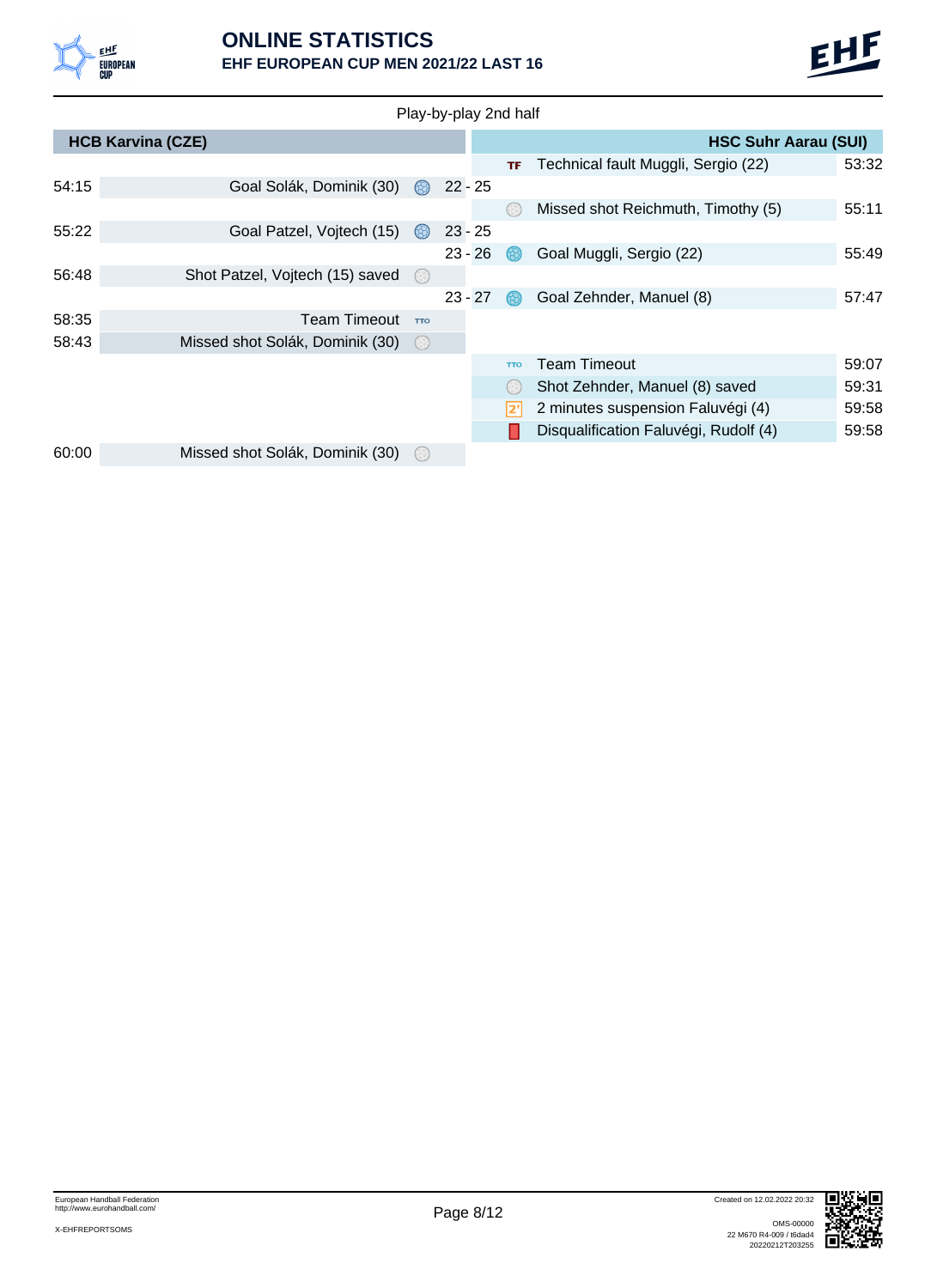



European Handball Federation http://www.eurohandball.com/

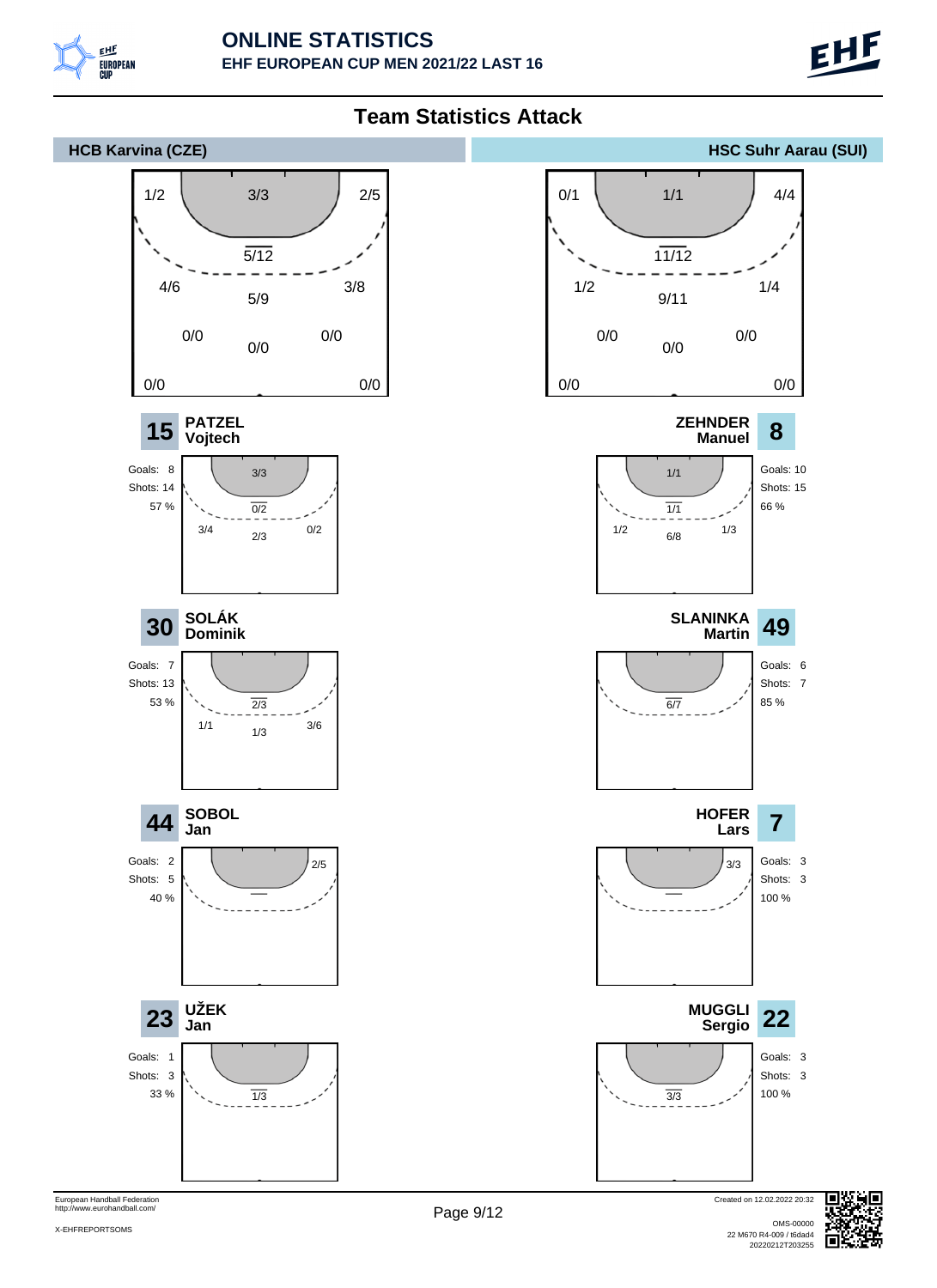

#### **ONLINE STATISTICS EHF EUROPEAN CUP MEN 2021/22 LAST 16**



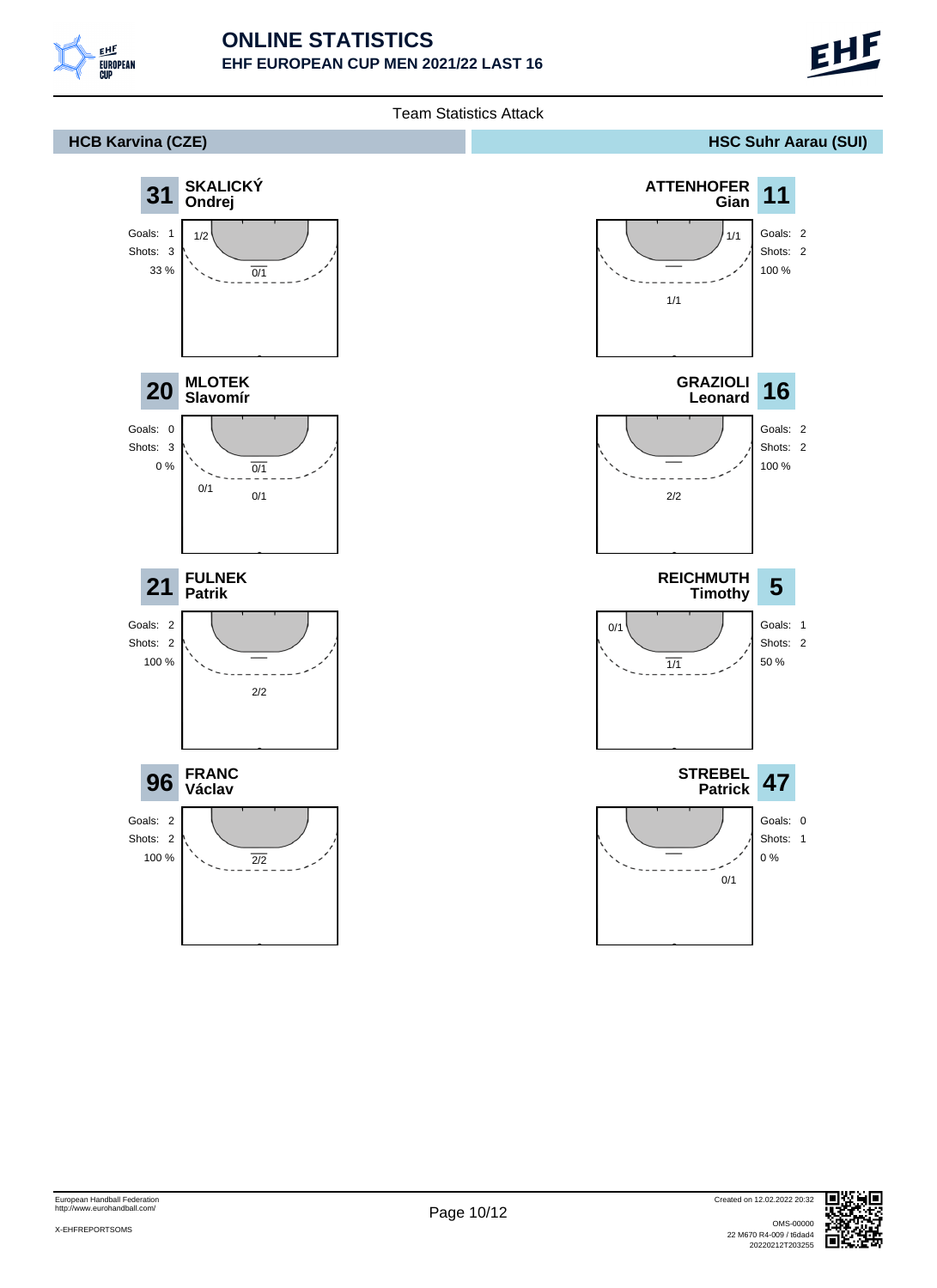